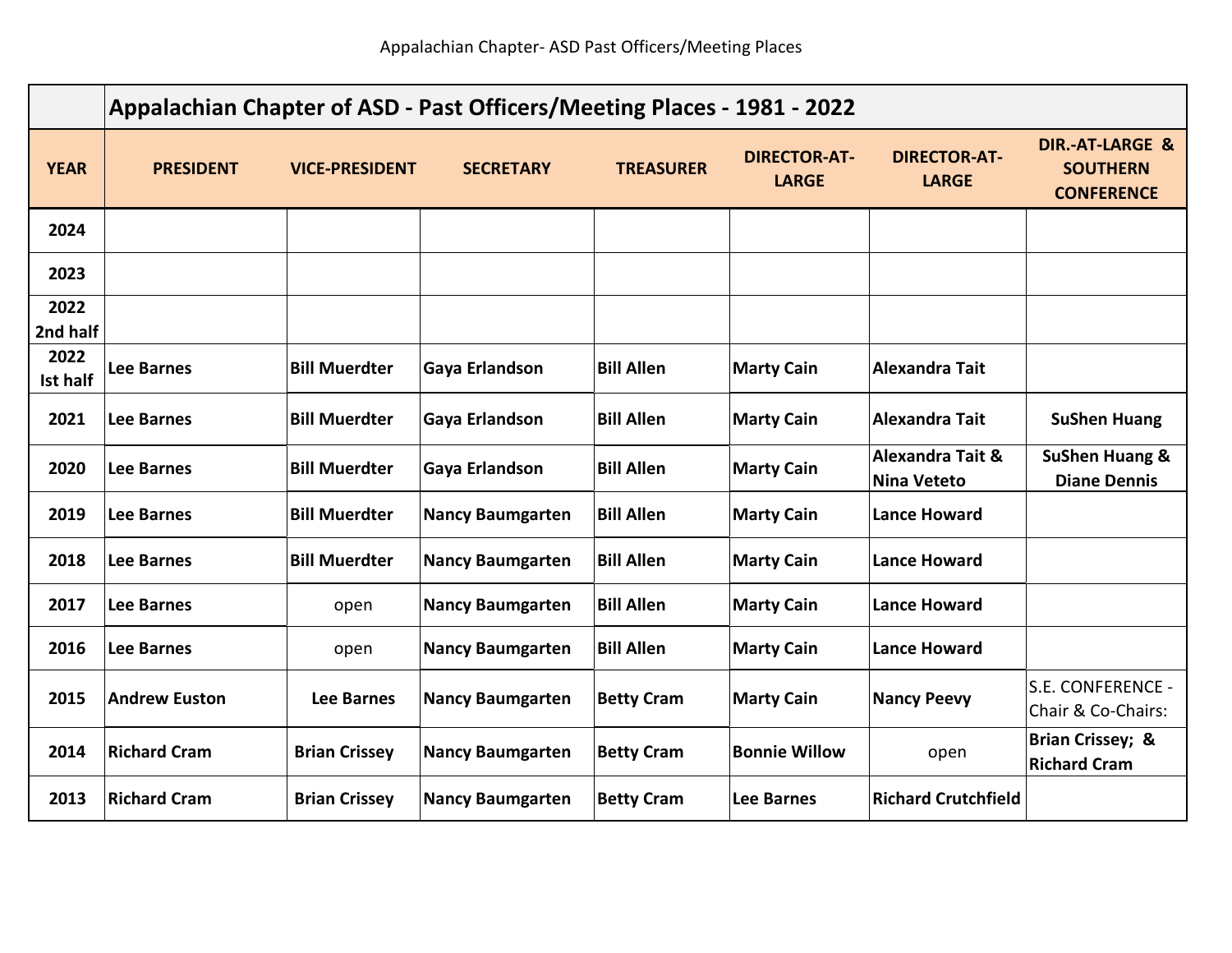| <b>YEAR</b> | <b>PRESIDENT</b>           | <b>VICE-PRESIDENT</b> | <b>SECRETARY</b>                                 | <b>TREASURER</b>                       | <b>DIRECTOR AT-</b><br><b>LARGE</b> | <b>DIRECTOR AT-</b><br><b>LARGE</b> |
|-------------|----------------------------|-----------------------|--------------------------------------------------|----------------------------------------|-------------------------------------|-------------------------------------|
| 2012        | Roy (Dudge) Dudgeon        | <b>Chiwa Clark</b>    | <b>Nancy Baumgarten</b>                          | <b>Rusty Ault</b>                      | <b>Lee Barnes</b>                   | <b>Richard Crutchfield</b>          |
| 2011        | Roy (Dudge) Dudgeon        | <b>Chiwa Clark</b>    | <b>Bonnie Dorsey/</b><br><b>Nancy Baumgarten</b> | <b>Rusty Ault</b>                      | <b>Lee Barnes</b>                   | <b>Richard Crutchfield</b>          |
| 2010        | <b>Paul Bennett</b>        | <b>Polly Elam</b>     | <b>Bonnie Dorsey</b>                             | Laura Davidsen                         | <b>Lee Barnes</b>                   | <b>Richard Crutchfield</b>          |
| 2009        | <b>Paul Bennett</b>        | <b>Polly Elam</b>     | <b>Becky Walker/</b><br><b>Bonnie Dorsey</b>     | Steve Forbes/<br><b>Harriett Belue</b> | <b>Lee Barnes</b>                   | <b>Richard Crutchfield</b>          |
| 2008        | <b>Richard Crutchfield</b> | <b>Marilyn Gasque</b> | <b>Paul Bennett</b>                              | <b>Harriett Belue</b>                  | <b>Lee Barnes</b>                   | <b>Connie Hummel</b>                |
| 2007        | <b>Richard Crutchfield</b> | <b>Grace Maxwell</b>  | <b>Paul Bennett</b>                              | <b>Katie Barrett</b>                   | <b>Lee Barnes</b>                   | <b>Rusty Ault</b>                   |
| 2006        | <b>Richard Crutchfield</b> | <b>Grace Maxwell</b>  | <b>Paul Bennett, temp</b>                        | <b>Marjory Bastian</b>                 | <b>Lee Barnes</b>                   | <b>Rusty Ault</b>                   |
| 2005        | <b>Richard Crutchfield</b> | Lee Barnes            | Joseph Allen?                                    | Marjory Bastian Grace Maxwell          |                                     | <b>Rusty Ault</b>                   |
| 2004        | <b>Richard Crutchfield</b> | <b>Grace Maxwell</b>  | <b>Elaine Simmons</b>                            | <b>Charlene Lentz</b>                  | <b>Lee Barnes</b>                   | <b>Rusty Ault</b>                   |
| 2003        | <b>Richard Crutchfield</b> | <b>Tom Heck</b>       | <b>Aurora Fox</b>                                | <b>Rusty Ault</b>                      | <b>Grace Maxwell</b>                | <b>Marilyn Gasque</b>               |
| 2002        | <b>Lee Barnes</b>          | <b>Tom Heck</b>       | <b>Aurora Fox</b>                                |                                        | <b>Grace Maxwell</b>                |                                     |
| 2001        | <b>Lee Barnes</b>          | <b>Tom Heck</b>       |                                                  |                                        |                                     |                                     |
| 2000        | <b>Lee Barnes</b>          | <b>Tom Heck</b>       |                                                  |                                        |                                     |                                     |
| 1999        | <b>Don Frank</b>           | <b>Lee Barnes</b>     |                                                  |                                        |                                     |                                     |
| 1998        | <b>Allyson Gernandt</b>    |                       |                                                  |                                        |                                     |                                     |
| 1997        | <b>Allyson Gernandt</b>    |                       |                                                  |                                        |                                     |                                     |